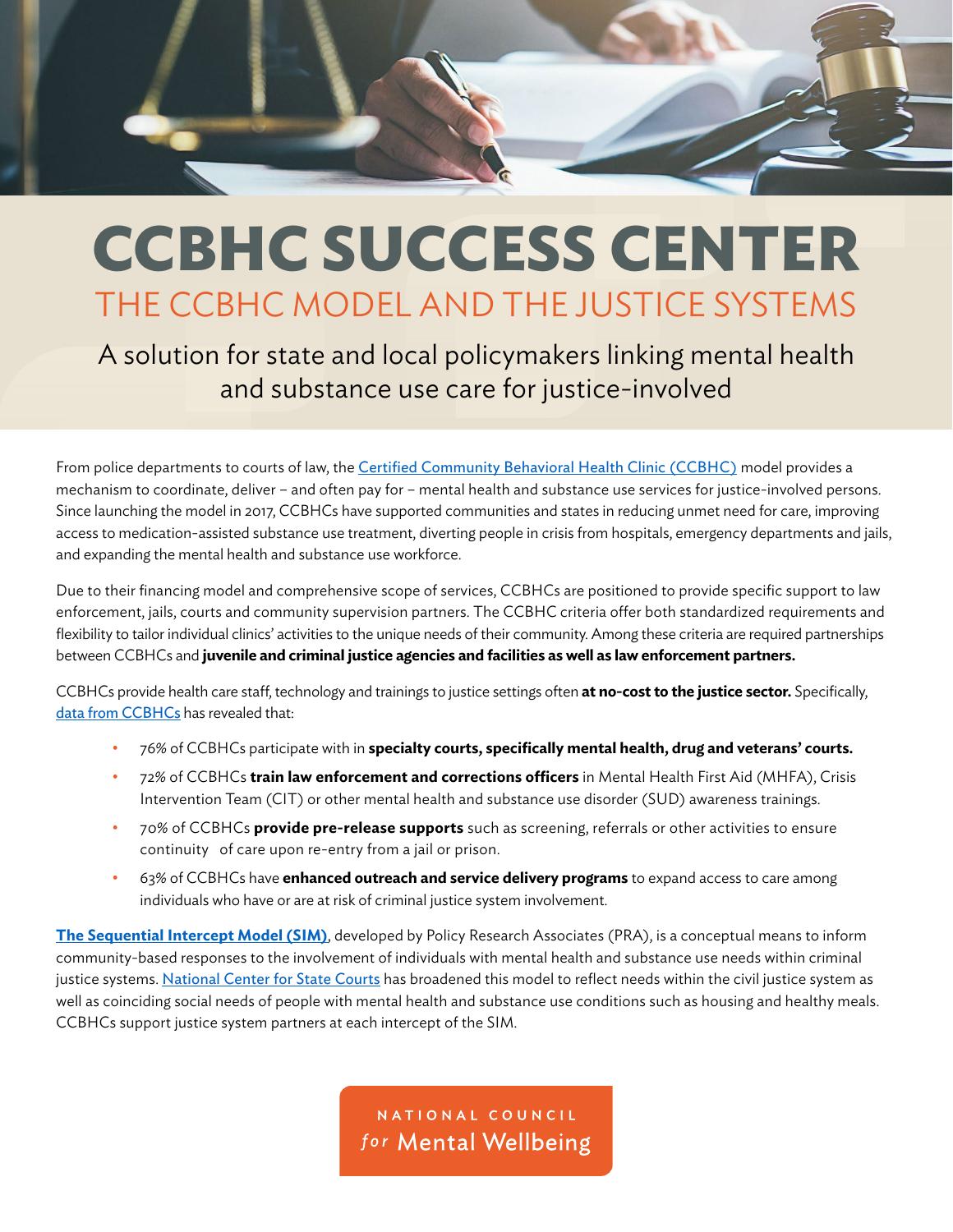|                         | <b>Components of the SIM as outlined by PRA</b>                                                                   | The CCBHC Care Delivery Model                                                                                                                                                                                                                                                                                                                                                                                                                                                                                                                                                                                                                                                                                                                                                                |
|-------------------------|-------------------------------------------------------------------------------------------------------------------|----------------------------------------------------------------------------------------------------------------------------------------------------------------------------------------------------------------------------------------------------------------------------------------------------------------------------------------------------------------------------------------------------------------------------------------------------------------------------------------------------------------------------------------------------------------------------------------------------------------------------------------------------------------------------------------------------------------------------------------------------------------------------------------------|
| $\mathbf{o}$            | Mobile crisis outreach teams and<br>co-responders                                                                 | CCBHCs are required to provide crisis response services, including 24-hour mobile crisis<br>response and crisis stabilization services. EDs and local justice agencies are required<br>care coordination partners for CCBHCs. The CCBHC model has supported clinics in<br>engaging in co-responder initiatives (38%), dispatching Mental Health/Substance Use<br>response teams in lieu of law enforcement (19%), establishing crisis drop-off facilities<br>to allow officers to transition an individual more quickly to clinical treatment rather<br>than hospitalization or jail (33%) and working with EDs to divert individuals in crisis to<br>outpatient services where clinically appropriate (79%).                                                                                |
|                         | <b>Emergency department (ED)</b><br>diversion                                                                     |                                                                                                                                                                                                                                                                                                                                                                                                                                                                                                                                                                                                                                                                                                                                                                                              |
|                         | Police-friendly crisis services,<br>including deflection services                                                 |                                                                                                                                                                                                                                                                                                                                                                                                                                                                                                                                                                                                                                                                                                                                                                                              |
| 1                       | <b>Dispatcher training</b>                                                                                        | The CCBHC funding model supports clinics in working with 911 and law enforcement<br>when MH/SU-related calls are made with 72% of CCBHCs provide training to law<br>enforcement or corrections officers in MHFA, CIT or related trainings that support<br>officers in responding to individuals with MH/SU needs. Many CCBHCs (20%)<br>provide officers with tablets to deliver telehealth support when interacting with an<br>individual with a MH/SU need and 13% partner with 911 to have relevant calls rerouted<br>to a MH/SU response team. CCBHCs are required to develop a crisis plan with<br>each consumer and to have an established protocol specifying their role with law<br>enforcement in the provision of crisis services.                                                  |
|                         | <b>Specialized police responses</b>                                                                               |                                                                                                                                                                                                                                                                                                                                                                                                                                                                                                                                                                                                                                                                                                                                                                                              |
|                         | Intervening with high-need persons<br>and providing follow-up post-crisis                                         |                                                                                                                                                                                                                                                                                                                                                                                                                                                                                                                                                                                                                                                                                                                                                                                              |
| $\overline{\mathbf{z}}$ | <b>Screening, assessments and diagnoses</b><br>for MH/SU conditions                                               | Screening, assessment and diagnosis are required core services for CCBHCs. Two-thirds<br>(63%) of CCBHCs increased their efforts to engage with individuals who have justice<br>system involvement or are at risk of being involved with the justice systems, and 83%<br>have targeted outreach to consumers who were previously incarcerated in order to<br>bring them into treatment. Many CCBHCs (34%) have initiated data-sharing activities<br>with law enforcement and/or local jails to support improved collaboration.                                                                                                                                                                                                                                                               |
|                         | Data initiatives between the justice<br>systems and MH/SU providers                                               |                                                                                                                                                                                                                                                                                                                                                                                                                                                                                                                                                                                                                                                                                                                                                                                              |
|                         | <b>Pretrial diversion to reduce episodes</b><br>of incarceration with local treatment                             |                                                                                                                                                                                                                                                                                                                                                                                                                                                                                                                                                                                                                                                                                                                                                                                              |
| 3                       | <b>Court diversion programs for persons</b><br>with MH/SU needs, including but not<br>limited to specialty courts | CCBHCs are required to establish care coordination partnerships with juvenile and<br>criminal justice agencies and facilities (including drug, mental health, veterans and<br>other specialty courts). While 33% of CCBHCs deliver direct services in courts, police<br>offices and other justice-related facilities, 98% of CCBHCs accept referrals from courts,<br>with 76% actively participating in specialty courts. And although Medicaid funding<br>cannot be used to deliver direct services in jails, many CCBHCs are providing jail-based<br>services through grants or other sources of funding. CCBHCs are also required to<br>partner with local Veterans' Affairs facilities to support military members as their care is<br>a component of CCBHCs' required scope of service. |
|                         | Jail-based programming and health<br>care services                                                                |                                                                                                                                                                                                                                                                                                                                                                                                                                                                                                                                                                                                                                                                                                                                                                                              |
|                         | <b>Collaboration with specialist from the</b><br><b>Veterans Health Administration</b>                            |                                                                                                                                                                                                                                                                                                                                                                                                                                                                                                                                                                                                                                                                                                                                                                                              |
| 4                       | Transition planning by the jail or<br>in-reach providers                                                          | More than two-thirds (70%) of CCBHCs coordinate with local jails to provide pre-<br>release screening, referrals or other activities to ensure continuity of care upon<br>individuals' re-entry to the community from jail. Through their partnerships with jails<br>and prisons, CCBHCs support warm hand-off supports from correctional settings to<br>community-based settings to reduce risks of harms, including overdose, suicide or other<br>adverse events. CCBHCs have staff that can also work to enroll or re-enroll individuals<br>into benefits like Medicaid to ensure their services are covered.                                                                                                                                                                             |
|                         | <b>Medication and prescription access</b><br>upon release from jail or prison                                     |                                                                                                                                                                                                                                                                                                                                                                                                                                                                                                                                                                                                                                                                                                                                                                                              |
|                         | Warm hand-offs from corrections to<br>providers increases engagement                                              |                                                                                                                                                                                                                                                                                                                                                                                                                                                                                                                                                                                                                                                                                                                                                                                              |
| 5                       | <b>Specialized community supervision</b><br>caseloads of people with MH needs                                     | The extent of CCBHCs' relationships with community supervision has not been fully<br>documented, but at least 5% of CCBHCs include corrections staff such as external<br>probation and parole offers on treatment teams to create a plan to support successful<br>outcomes for individuals with MH/SU needs. CCBHCs must ensure MAT and MH<br>medications are part of individuals' treatment plans where necessary. The majority<br>(89%) of CCBHCs offer direct access to MAT (with the remainder partnering with other<br>organizations to deliver this service), compared with only 56% of SU treatment facilities<br>nationwide. CCBHCs create community partnerships with organizations that provide<br>job training, housing and other needed supports within their communities.       |
|                         | <b>Medication-assisted treatment for</b><br>people with SUDs                                                      |                                                                                                                                                                                                                                                                                                                                                                                                                                                                                                                                                                                                                                                                                                                                                                                              |
|                         | Access to recovery supports, benefits,<br>housing and competitive employment                                      |                                                                                                                                                                                                                                                                                                                                                                                                                                                                                                                                                                                                                                                                                                                                                                                              |